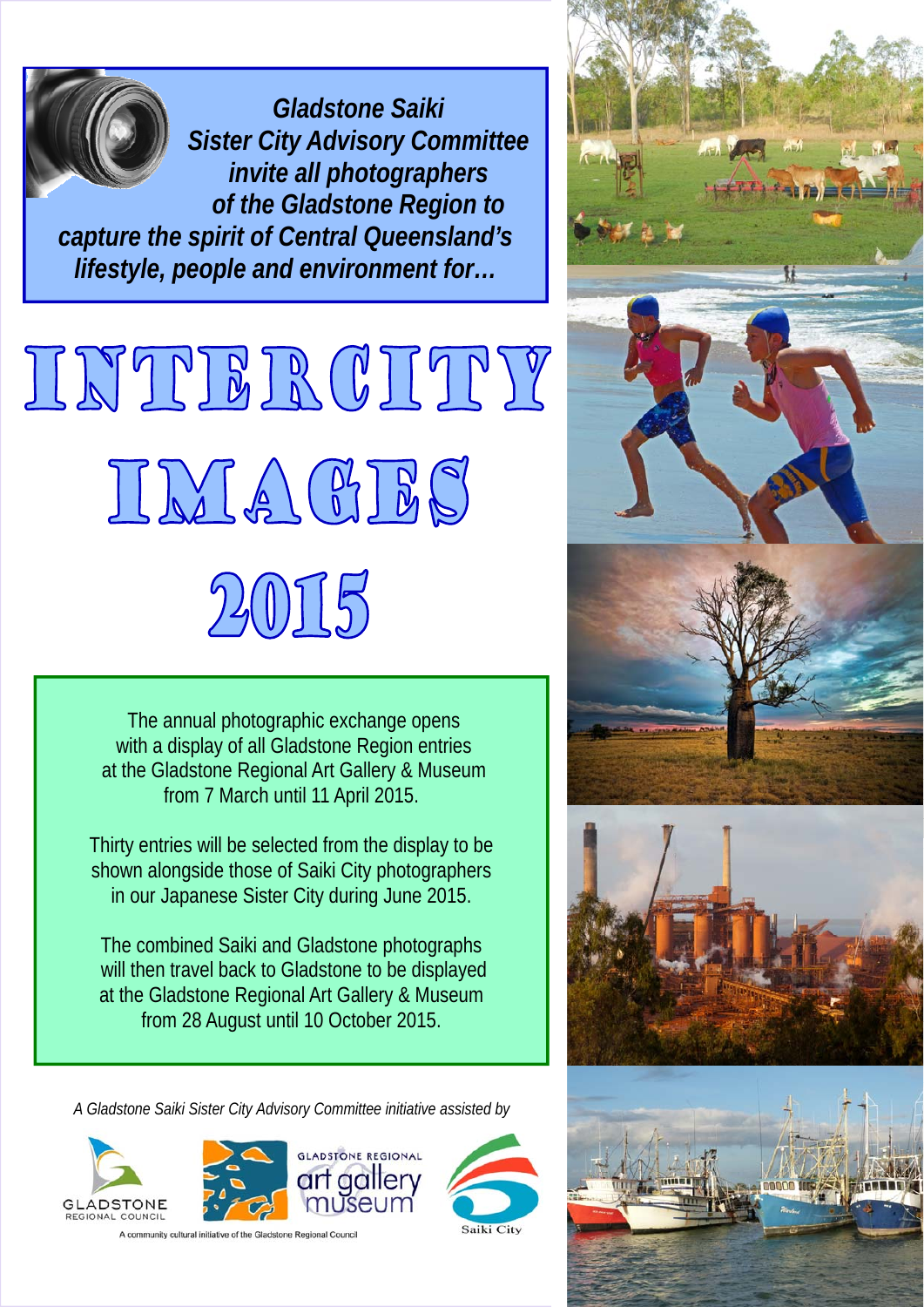





#### **TERMS & CONDITIONS OF ENTRY**

## INTIERCHTY IMAGES 2015

- 1. Entry is open to all Gladstone Regional Council residents.
- 2. Entries to the competition must have been taken in the 12 months prior to the closing date of **Saturday 28 February 2015,** be of local content and the entrant's original work.
- 3. A maximum of two entries per person will be accepted.
- 4. Both colour and black & white images are eligible. Transparencies & digital images printed on photographic paper are eligible but should not be manipulated (altered). Digital images must be a minimum of 1MB and be available for reprinting and enlarging in a JPEG (.jpg) format on a CD, memory stick or by email to gragm@gladstonerc.qld.gov.au .
- **5. Entries must be printed standard mini lab size 6"x4" (15 x 10cm) and attached to this entry form with corners.** (Unfortunately, this excludes panoramas shots).
- 6. Complete the entry form with title and brief caption explaining the image. (The photographs selected for Saiki will have the information translated into Japanese).
- 7. Entries may be submitted anytime but must be received at the Gladstone Regional Art Gallery & Museum by **4pm, Saturday 28 February 2015**.
- 8. All entries suitable for public display will be exhibited at the Gallery & Museum from **7 March - 11 April 2015**.
- 9. All entries are retained and become part of the Council's permanent collection housed at the Gallery & Museum.
- 10. Entries will be judged by a panel of experts, the decision is final and no correspondence will be entered into.
- 11. Up to 30 images will be selected for inclusion in the Saiki exhibition. These images will be enlarged to approximately 10" x 8" (25.5 x 20cm), mounted and framed by organisers. Negatives or digital JPEG (.jpg) files will be requested for this purpose and subsequently returned to entrants.
- 12. Photographers whose work is selected will be presented with a certificate and an enlargement of the selected photograph at the conclusion of the project.
- 13. The selected entries will be on display in Saiki City, Japan during **June 2015** and return to the Gallery & Museum for display during **28 August -10 October 2015,** in conjunction with the Gladstone Multicultural Week, **28 August - 6 September 2015**.
- 14. The entrant gives permission for Gladstone Regional Council, Gladstone Regional Art Gallery & Museum and Gladstone Saiki Sister City Advisory Committee to reproduce entries in print or digital format for archive, publicity and/or promotional purposes with an appropriate attribution reflecting the entrant's participation.

 **To Enter:** Fill in the entry form and attach your 6"x4" (15 x 10cm) photograph with **photo corners** in the space provided and deliver it to either the

**Gladstone Regional Art Gallery & Museum, Cnr Goondoon & Bramston Sts Gladstone,**  or any office, venue or library of the Gladstone Regional Council.

Mail entries must be received by 4pm, Saturday 28 February 2015 and addressed to: **2015 Intercity Images: Gladstone Saiki Photographic Exchange** 

#### **Gladstone Regional Art Gallery & Museum**

**PO Box 29, Gladstone QLD 4680** 

| Name:                                                                                                                                                                                                                                                                                                                                     |                                                                    |
|-------------------------------------------------------------------------------------------------------------------------------------------------------------------------------------------------------------------------------------------------------------------------------------------------------------------------------------------|--------------------------------------------------------------------|
| Age:                                                                                                                                                                                                                                                                                                                                      | (if under 18 years)                                                |
| Address:                                                                                                                                                                                                                                                                                                                                  |                                                                    |
|                                                                                                                                                                                                                                                                                                                                           |                                                                    |
| Phone:                                                                                                                                                                                                                                                                                                                                    |                                                                    |
| Email:                                                                                                                                                                                                                                                                                                                                    |                                                                    |
|                                                                                                                                                                                                                                                                                                                                           | Medium <i>(circle one)</i> : $\Box$ Film / $\Box$ Digital (<br>MB) |
| I have read the conditions of entry and agree to be bound by them at all times.                                                                                                                                                                                                                                                           |                                                                    |
| Signature:                                                                                                                                                                                                                                                                                                                                | Date: /<br>/ 2015                                                  |
| The Gladstone Regional Council is collecting the personal information to process your entry for Intercity Images.<br>The information will be only accessed by authorised employees within the Council. Your information will not be given<br>to any other person or agency unless you have given us permission or we are required by law. |                                                                    |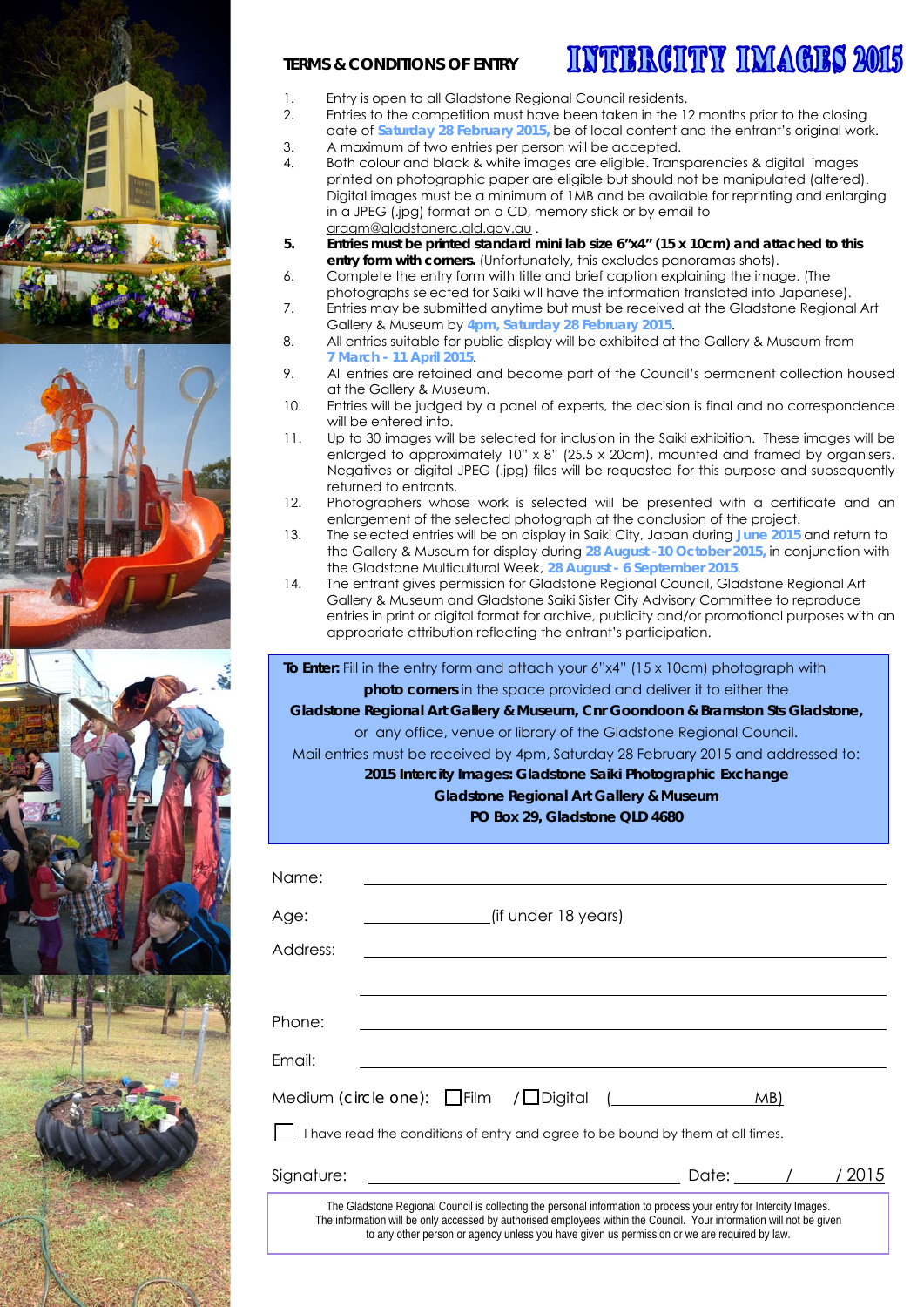**Please attach photograph in this space with photo corners**

Photographer's Name:

Photograph Title:

Caption *(maximum 150 words)*:

#### **Enquiries to: Gladstone Regional Art Gallery & Museum**

**Street Address: Cnr Goondoon & Bramston Sts, Gladstone QLD 4680 Postal Address: PO Box 29, Gladstone QLD 4680 Phone: (07) 4976 6766 Fax: (07) 4972 9097 Email: gragm@gladstonerc.qld.gov.au http://gallerymuseum.gladstonerc.qld.gov.au Free entry Open: 10am - 5pm, Monday to Saturday Closed: Good Friday Open: Easter Saturday, Easter Sunday and Easter Monday**